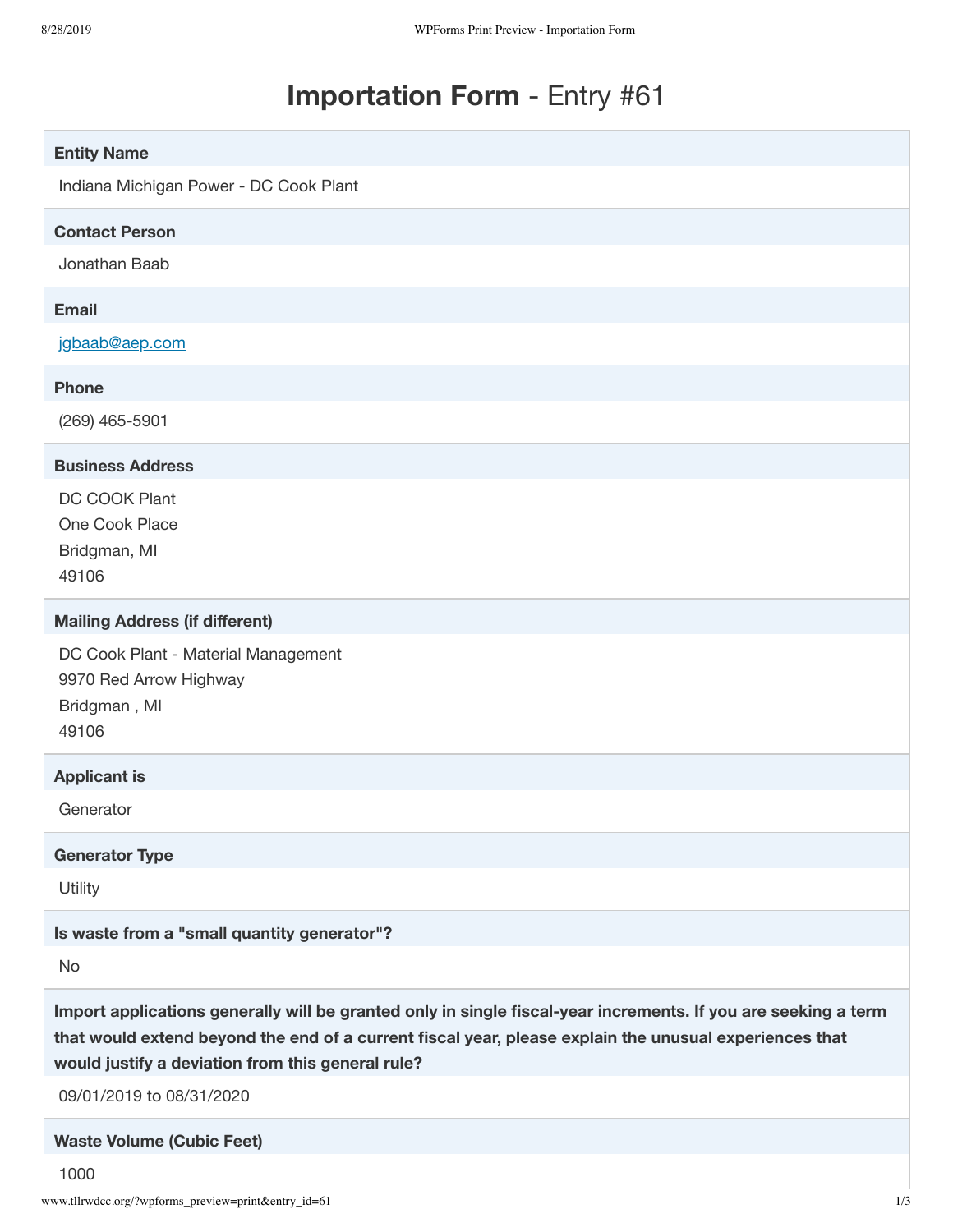| <b>Waste Radioactivity (Curies)</b>                                                                                                                                                                                                                                                                                                                                                                 |
|-----------------------------------------------------------------------------------------------------------------------------------------------------------------------------------------------------------------------------------------------------------------------------------------------------------------------------------------------------------------------------------------------------|
| 250                                                                                                                                                                                                                                                                                                                                                                                                 |
| <b>Waste Classification</b>                                                                                                                                                                                                                                                                                                                                                                         |
| Class A                                                                                                                                                                                                                                                                                                                                                                                             |
| Class B                                                                                                                                                                                                                                                                                                                                                                                             |
| Class C                                                                                                                                                                                                                                                                                                                                                                                             |
| <b>Waste Form</b>                                                                                                                                                                                                                                                                                                                                                                                   |
| <b>Stable</b>                                                                                                                                                                                                                                                                                                                                                                                       |
| Unstable                                                                                                                                                                                                                                                                                                                                                                                            |
| Does the proposed waste consist solely of sealed sources?                                                                                                                                                                                                                                                                                                                                           |
| <b>No</b>                                                                                                                                                                                                                                                                                                                                                                                           |
| Compact and/or unaffiliated state, territory, possession, or district of the United States where the waste<br>was generated (please list)                                                                                                                                                                                                                                                           |
| Michigan                                                                                                                                                                                                                                                                                                                                                                                            |
| <b>Waste Description</b>                                                                                                                                                                                                                                                                                                                                                                            |
| Resin media, Charcoal media, Dry Active Waste, Mechanical filters, and Metal                                                                                                                                                                                                                                                                                                                        |
| Does Applicant have any unresolved violation(s), complaint(s), unpaid fee(s), or past due report(s) with the<br>Texas Low-Level Radioactive Waste Disposal Compact Committee?                                                                                                                                                                                                                       |
| No.                                                                                                                                                                                                                                                                                                                                                                                                 |
| Does Applicant have any unresolved violation(s), complaint(s), unpaid fee(s), or past due reports associated<br>with radioactive waste receipt, storage, handling, management, processing, or transportation pending with<br>any other regulatory agency with jurisdiction to regulate radioactive material including, without limitation,<br>the Texas Commission on Environmental Quality (TCEQ)? |
| No.                                                                                                                                                                                                                                                                                                                                                                                                 |
| Applicant hereby certifies* the following:                                                                                                                                                                                                                                                                                                                                                          |
| The information provided herein is complete, accurate, and correct.                                                                                                                                                                                                                                                                                                                                 |
| The waste proposed for importation is not waste of international origin.                                                                                                                                                                                                                                                                                                                            |
| The low-level radioactive waste for which this Import Application is submitted will be packaged and shipped in                                                                                                                                                                                                                                                                                      |
| accordance with applicable state and federal regulations and is acceptable for disposal at the Compact Facility.<br>The person submitting this Import Application is authorized by the Applicant to commit Applicant to each and                                                                                                                                                                    |
| every obligation and condition set forth herein and in the Agreement for Importation of Non-Party Compact Waste.                                                                                                                                                                                                                                                                                    |

A copy of a written document containing such authorization must be attached to this Import Application. Applicant has delivered to the specified disposal facility and TCEQ a copy of this Application for Importation of Compact Waste (along with any supplement or amendment thereto).